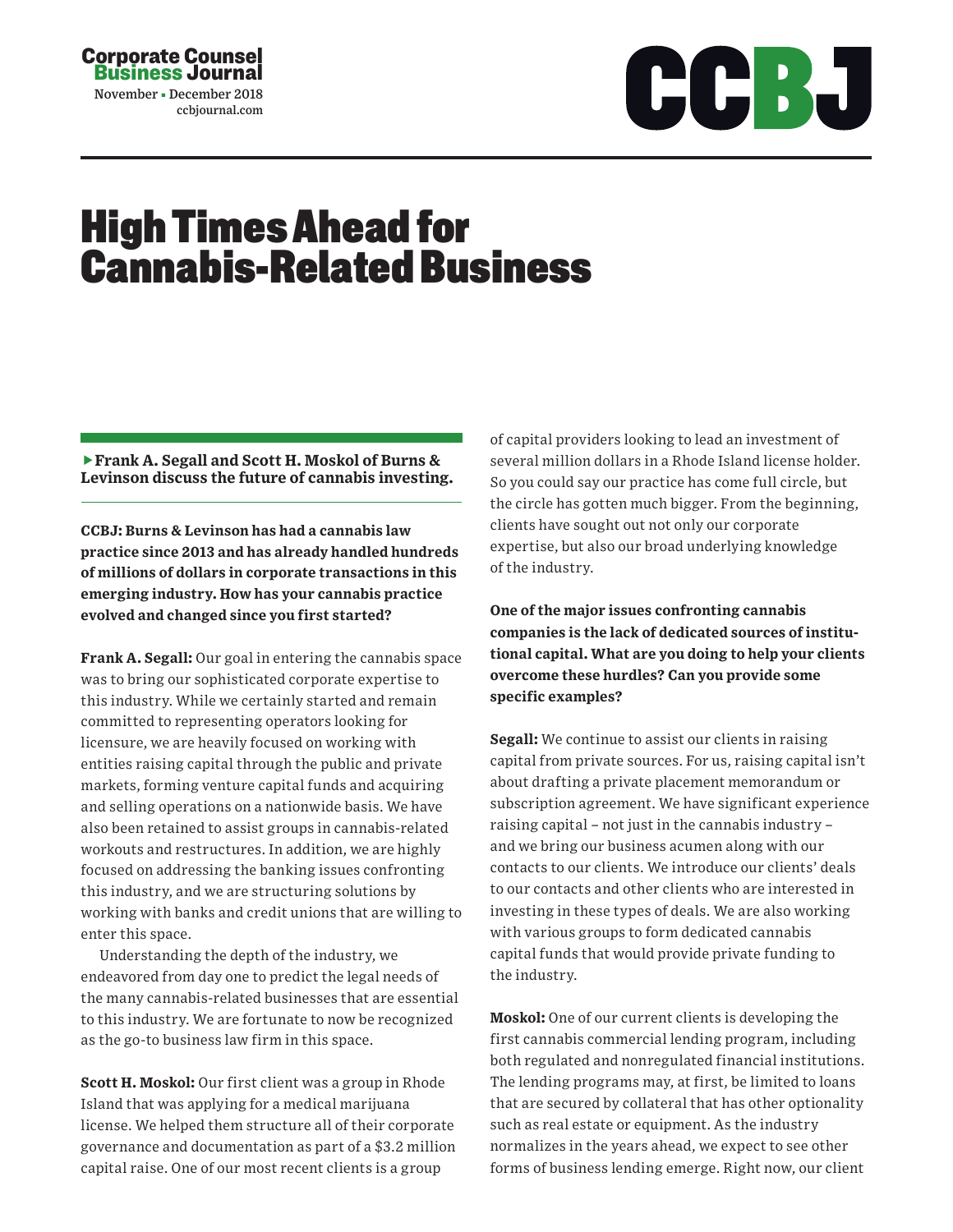is on track to introduce this first lending program from a regulated financial institution in 2019.

**The lack of banks providing bank accounts for cannabis businesses is a big problem in the industry, but you both are on the forefront of some gamechanging solutions. Tell us about your exciting work in this area.** 

**Segall:** Massachusetts has always been lucky in this regard as Century Bank has been providing deposit accounts to local cannabis companies for years and we have a terrific relationship with them. But Massachusetts and other states need more financial institutions to enter the space, and Scott and I have established a suite of specific compliance services we offer clients, lenders and operators to assist them in qualifying for such bank accounts and to accept such deposits.

**Moskol:** Since the beginning of 2017, we have been representing Safe Harbor Private Banking, which is a subsidiary of Partner Colorado Credit Union. These groups are bringing their cannabis banking program to other financial institutions across the country. In September 2018, it was announced that our client GFA Federal Credit Union would partner with Safe Harbor to become the first bank in Massachusetts to accept recreational marijuana clients starting on October 1, 2018. Although our cannabis clients are spread across the country, it is especially exciting for us to be part of bringing Safe Harbor's program to New England where we are based. Safe Harbor has made it possible for us to help clients obtain bank accounts in California, Nevada, Southern Colorado, Michigan, Florida, Massachusetts, New Hampshire and Louisiana, with more states coming every month.

## **How is the legal and regulatory framework surrounding cannabis investing and financing changing and what do you see on the horizon?**

**Segall:** We have a number of clients who want to be listed on the American public exchanges, not just OTC, and we are working on their behalf to try to facilitate such a listing. For the past year or more, there has been a stampede to list on the Canadian Stock Exchange (CSE). We, along with many others in the industry, believe that valuations and market caps are overly inflated on the CSE and there will be a correction soon. The good news is we are seeing the American markets slowly opening up to cannabis operators and cannabisrelated businesses, and we expect to assist our clients in accessing those markets.

**Moskol:** More financial institutions are taking the time to understand the legal framework by which they might be more active in the cannabis markets, whether by taking deposits, lending or selling other bank products

and services. While this has been slow, we expect that over the next two years, these sources of financing will also open up.

**You work with a number of ancillary businesses to the cannabis industry – companies that don't touch or sell the plant or flower. Are you seeing significant funding going to these companies and, if so, why?** 

**Segall:** Yes, many investors perceive these ancillary business deals as safer. They are able to invest in the industry and take advantage of the opportunities that cannabis offers without investing in a company that is actually selling the plant or flower to consumers. However, even accessing such capital remains difficult because if the business is



Scott H. Moskol is a partner at Burns & Levinson, where he co-chairs the cannabis business advisory group, the financial restructuring & distressed transactions group and the diversity and inclusion initiative. Reach him at smoskol@burnslev.com.



Frank A. Segall leads Burns & Levinson as part of its executive committee and as chair of the firm's business, finance, restructuring and venture capital & private equity groups. He also co-chairs the company's cannabis business advisory. Reach him at fsegall@burnslev.com.